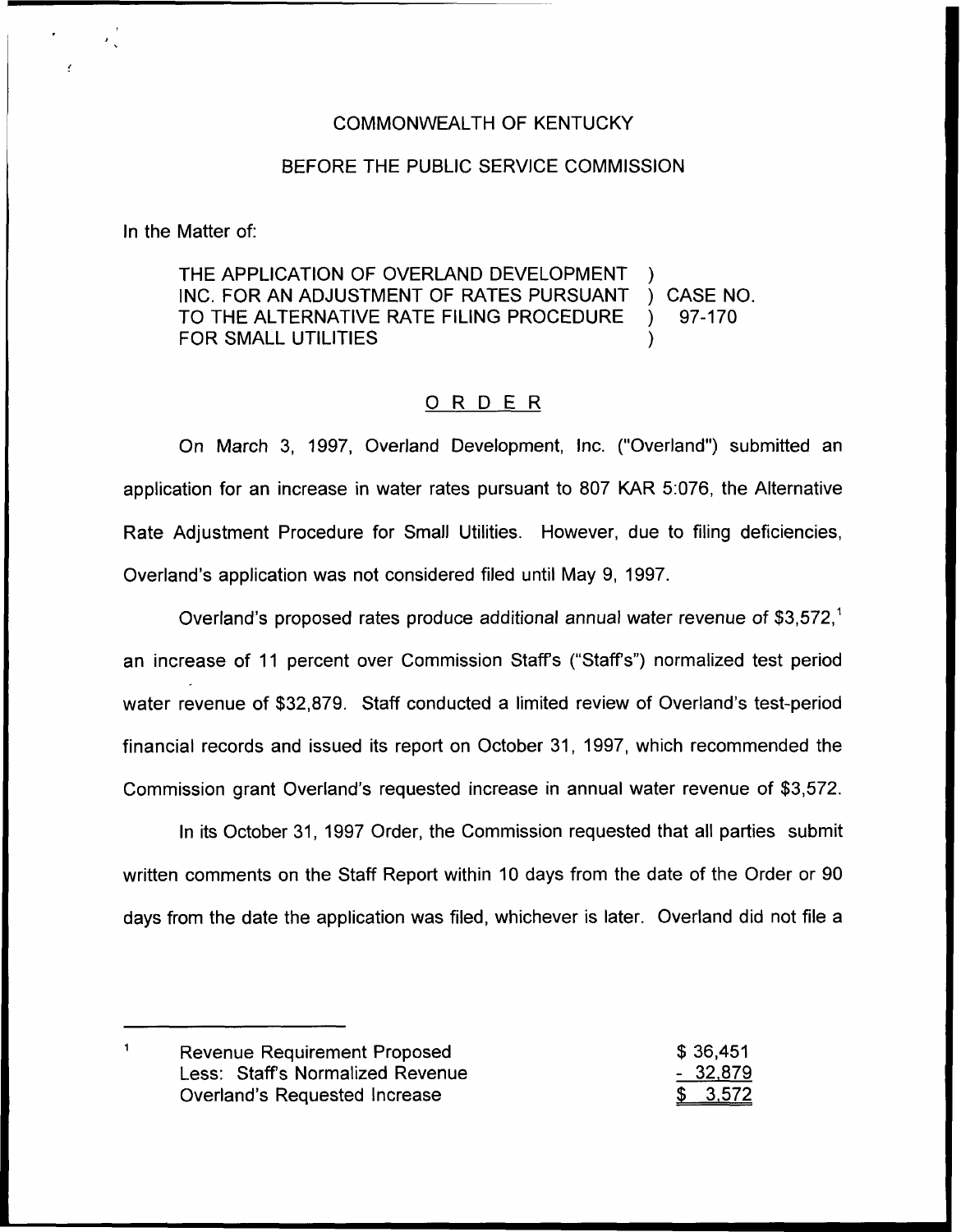response to the Staff Report recommendations within the prescribed comment period; therefore, the case is submitted to the Commission for a decision.

The Commission, after considering the evidence of record and being otherwise sufficiently advised, finds that:

1. The recommendations and findings contained in the Staff Report are adopted as the Commission's findings and incorporated by reference as if fully set out herein.

2. The rates in Appendix A will produce gross annual water revenue of \$36,451 and are the fair, just, and reasonable rates for Overland. These rates will allow Overland sufficient revenues to meet its operating expenses, and provide for future equity growth, including provisions for servicing its debt.

IT IS THEREFORE ORDERED that:

 $\frac{1}{2}$ 

1. The rates proposed by Overland and contained in Appendix A are approved for service rendered by Overland on and after the date of this Order.

2. Within 30 days of the date of this Order, Overland shall file with the Commission its revised tariffs setting out the rates approved herein.

-2-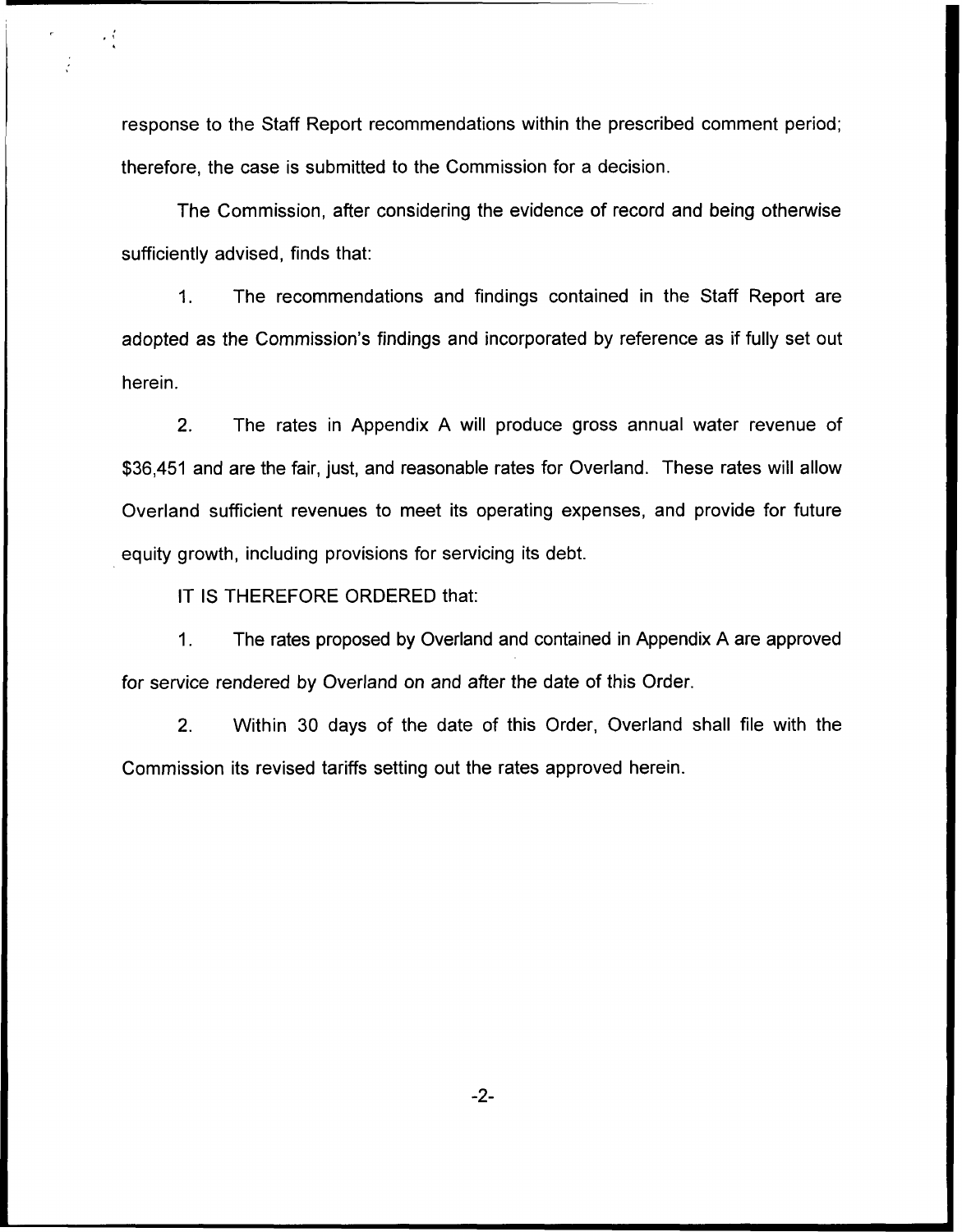Done at Frankfort, Kentucky, this 7th day of January, 1998.

# PUBLIC SERVICE COMMISSION

 $\frac{\beta}{\beta}$ . Helton

Vice Chairman

Buns **Commissigher** 

ATTEST:

÷,

Executive Director  $C$  def